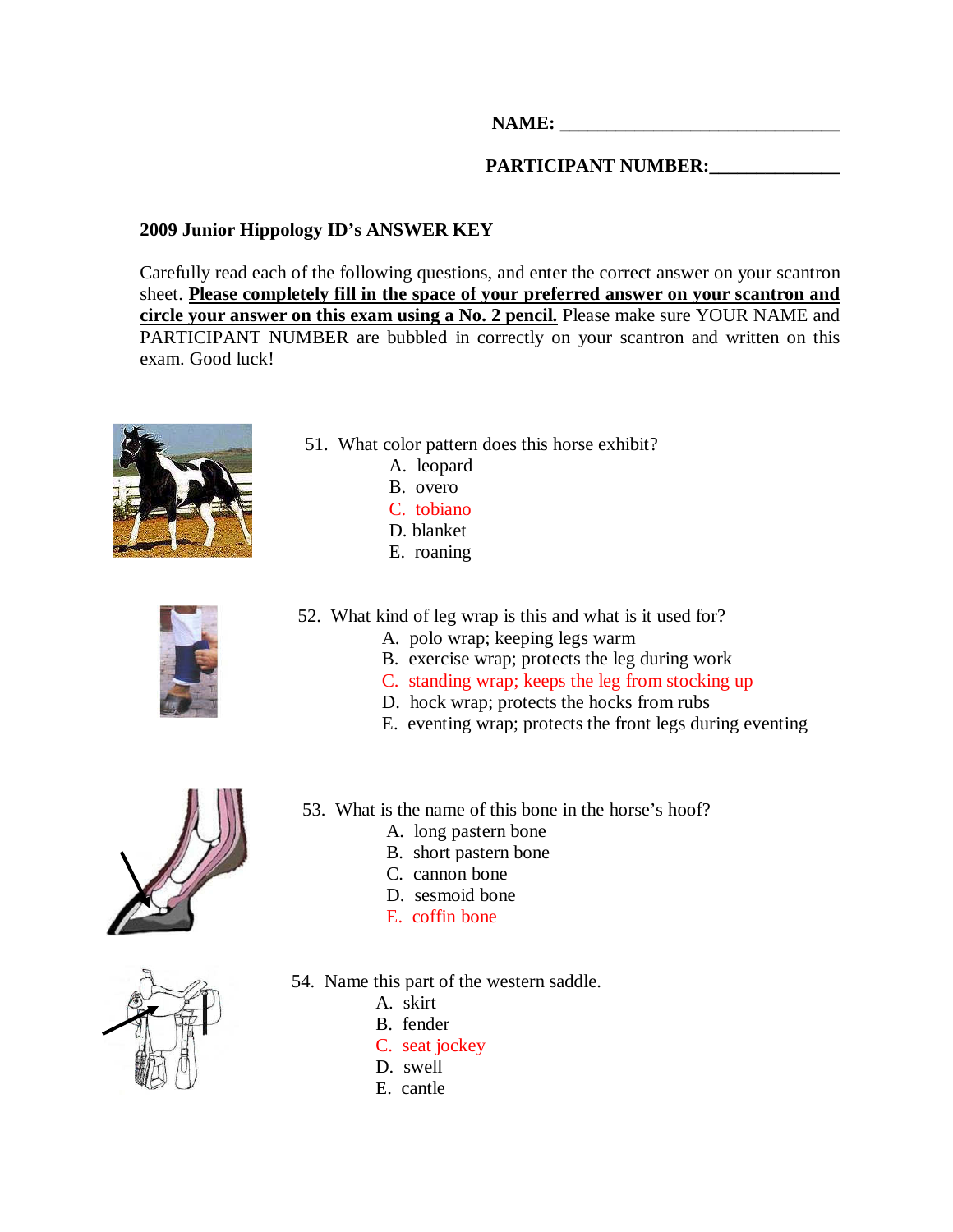



- 55. What type of performance class would these shoes be used in?
	- A. western pleasure
	- B. western riding
	- C. heading and heeling
	- D. reining
	- E. horsemanship
- 56. What type of bit is this?
	- A. full cheek snaffle bit
	- B. eggbutt snaffle bit
	- C. loose ring snaffle bit
	- D. dee ring snaffle bit
	- E. french link snaffle bit
- 57. Identify this digestive tract organ.
	- A. stomach
	- B. small intestine
	- C. esophagus
	- D. cecum
	- E. rectum



- 58. What type of barn design is this?
	- A. monitor
	- B. shed row
	- C. gambrel
	- D. run in
	- E. pole



- 59. What is this piece of equipment called?
	- A. dummy mare
	- B. breeding phantom
	- C. mounting block
	- D. breeding stand
	- E. teasing wall

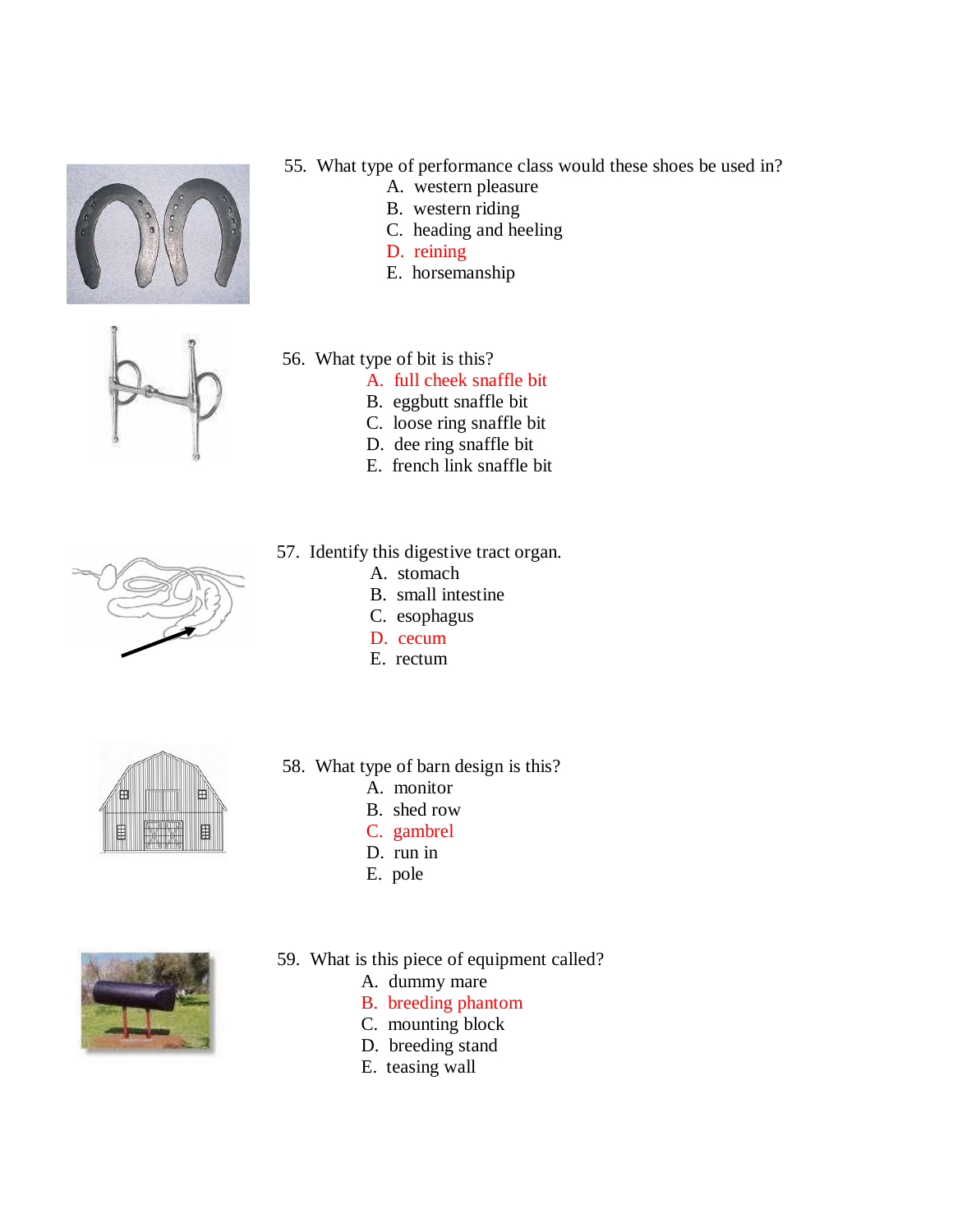





- A. vertebrae
- B. scapula
- C. humerus
- D. phalanx
- E. sternum
- 61. Identify this piece of equipment.
	- A. figure-eight cavesson
	- B. tiedown cavesson
	- C. clincher cavesson
	- D. tack cavesson
	- E. flash cavesson
- 62. What is this performance class called?
	- A. cutting
	- B. heading
	- C. heeling
	- D. roping
	- E. dogging



- 63. Identify the breed.
	- A. Morgan
		- B. Tennessee Walking Horse
		- C. Thoroughbred
		- D. Suffolk Punch
		- E. Saddlebred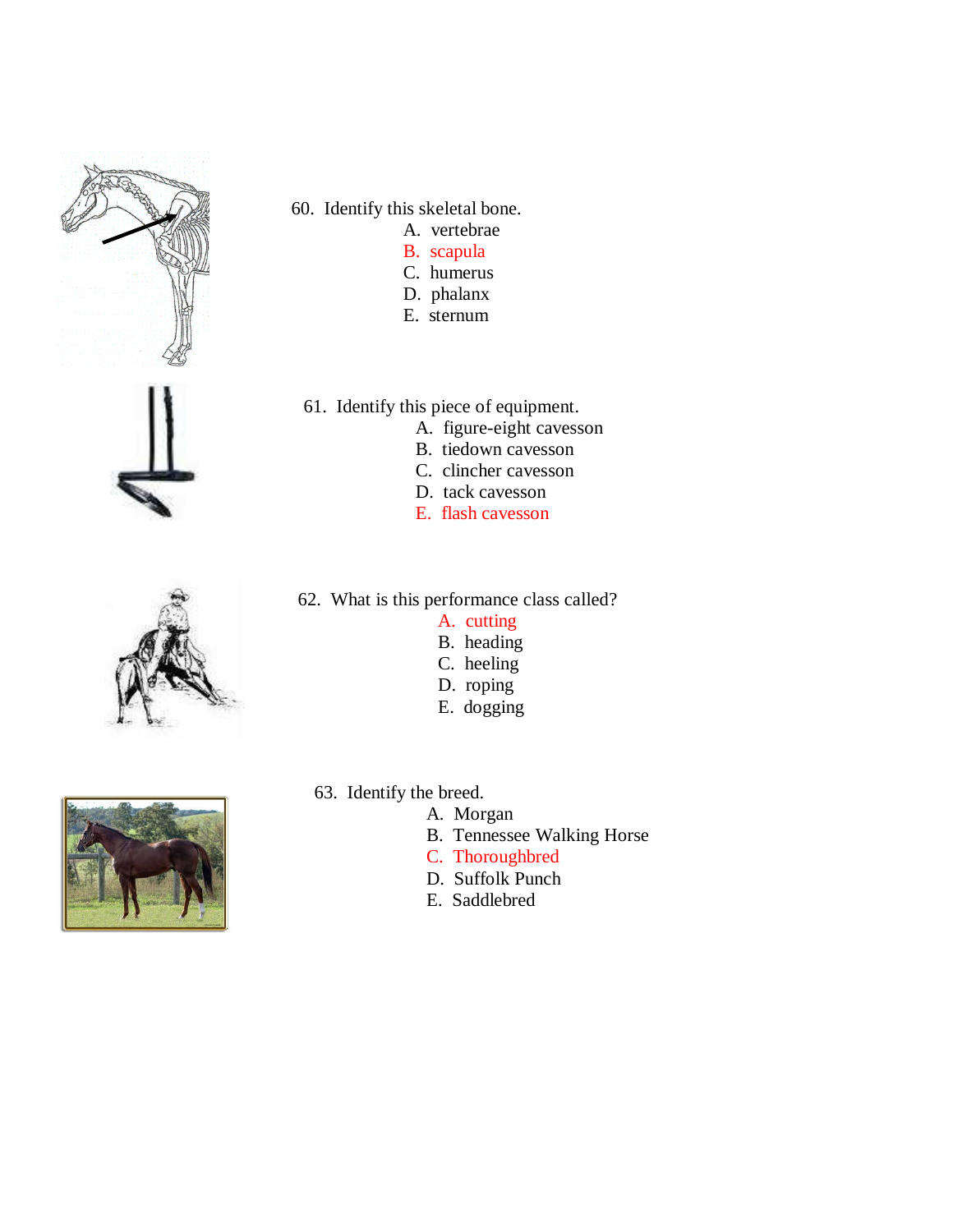

64. Where is the correct location for determining heart rate?

 A B C **D** E



65. Which of the following classes would this pattern be used for?

- A. showmanship
- B. western riding
- C. reining
- D. horsemanship
- E. hunter hack



66. Identify this piece of equipment.

- A. hoof testers
- B. hoof rasp
- C. hoof nippers
- D. shoe clinchers
- E. alligator clinchers



- 67. Name this blemish.
	- A. bog spavin
	- B. ring bone
	- C. curb
	- D. throughpin
	- E. splint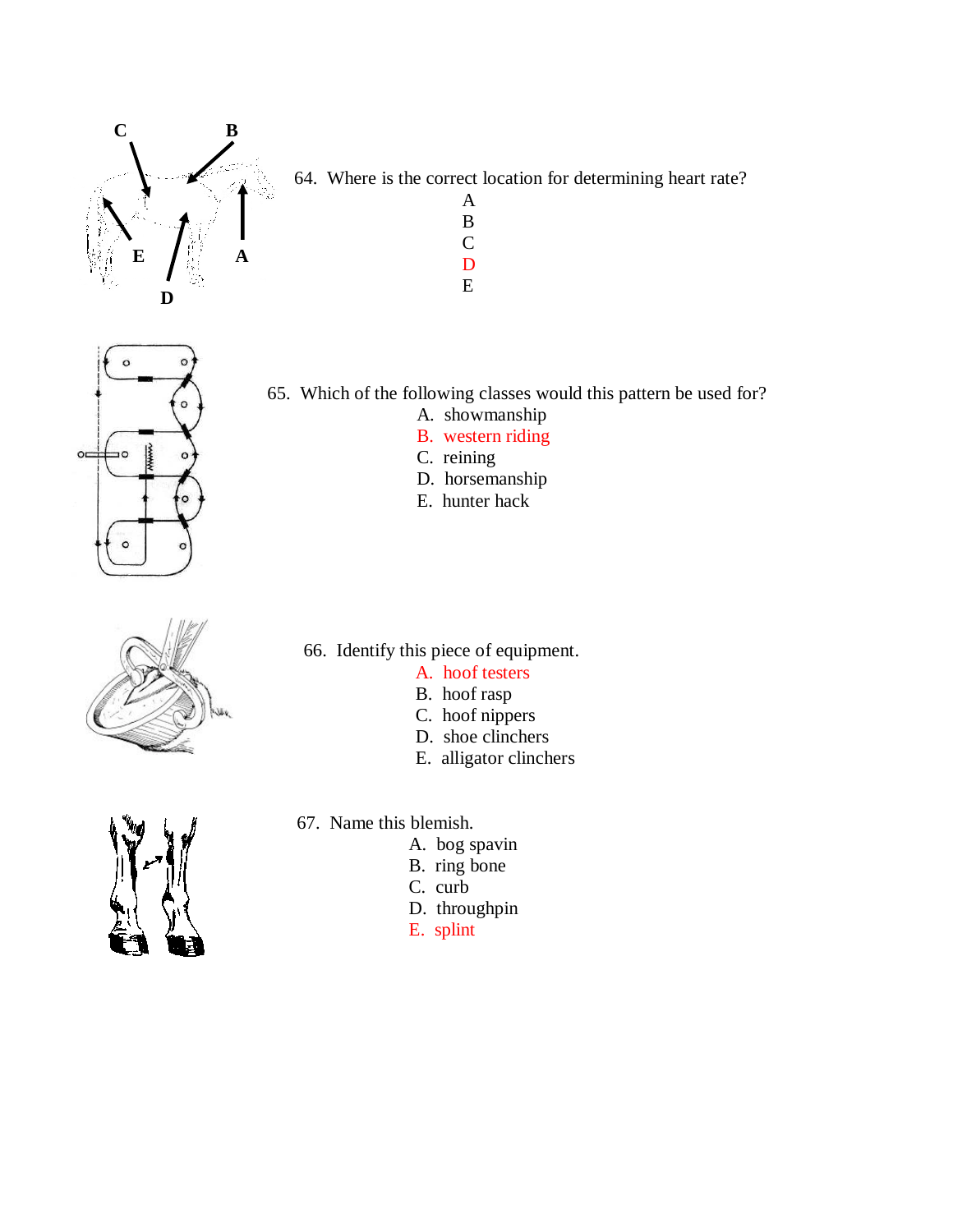

- 68. Identify the breed
	- A. Suffolk Punch
	- B. Percheron
	- C. Belgian Draft
	- D. Clydesdale
	- E. American Cream Draft



- 69. What is this horse doing?
	- A. yawning
	- B. breathing
	- C. exhibiting the Flehman response
	- D. exhibiting the suckling reflex
	- E. biting







- 70. What is this piece of equipment used for?
	- A. dragging arenas to "fluff" and smooth footing
	- B. reseed pastures
	- C. break up manure clumps in pastures
	- D. answers B & C
	- E. all of the above
	- 71. Identify this structure.
		- A. deltoid
		- B. deep digital flexor tendon
		- C. latissimus dorsi
		- D. femoral biceps
		- E. external abdominal oblique
	- 72. What face markings does this horse exhibit?
		- A. star, stripe, snip
		- B. star and blaze
		- C. bald face
		- D. stripe only
		- E. blaze